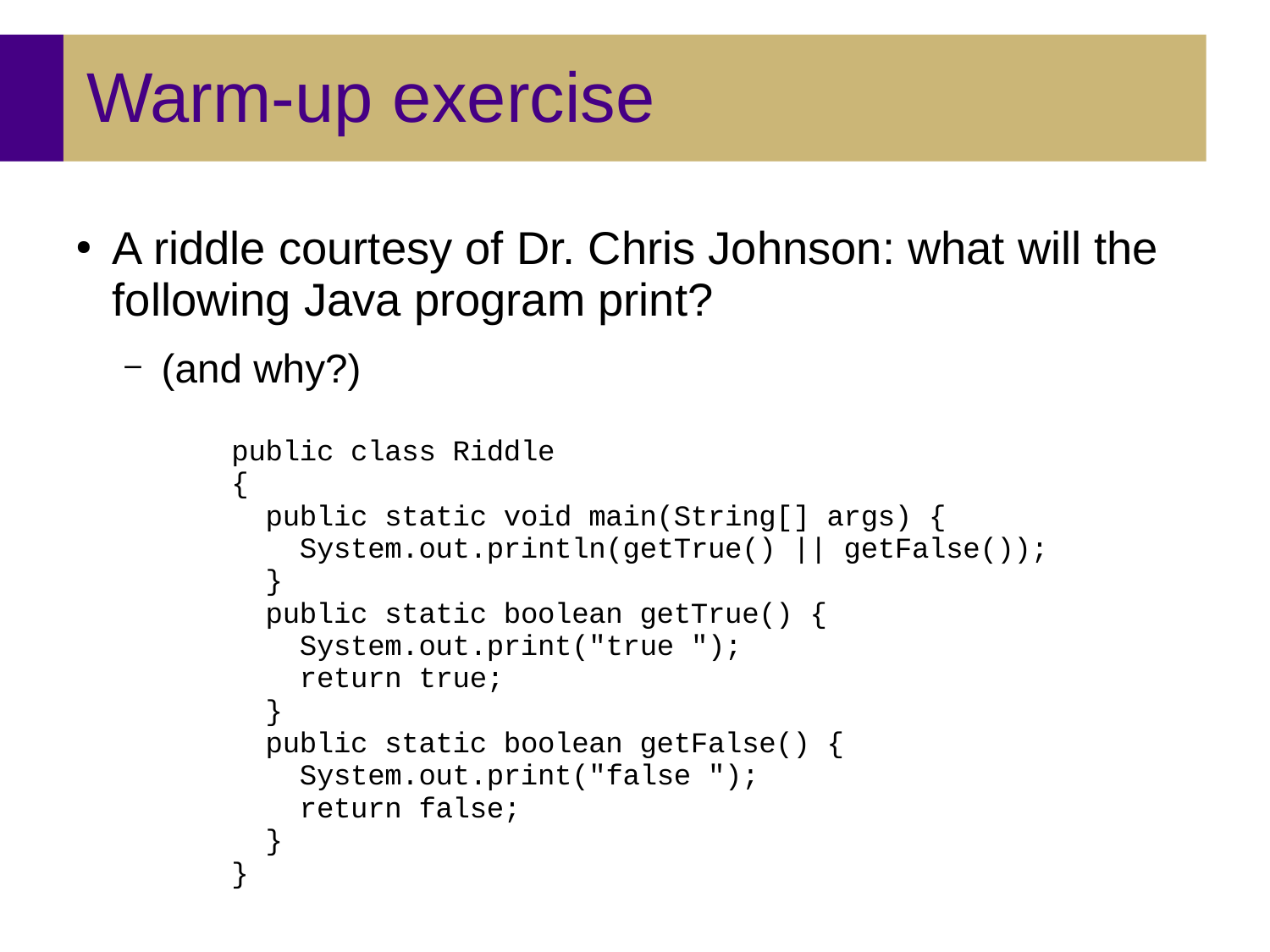# Warm-up exercise

- A riddle courtesy of @cpuGoogle: what will the following C++ program return?
	- (assume "=" is evaluated R-to-L and returns lvalue)

```
int main() {
  int i = 0;
  (i = 12) = i++; return i;
}
```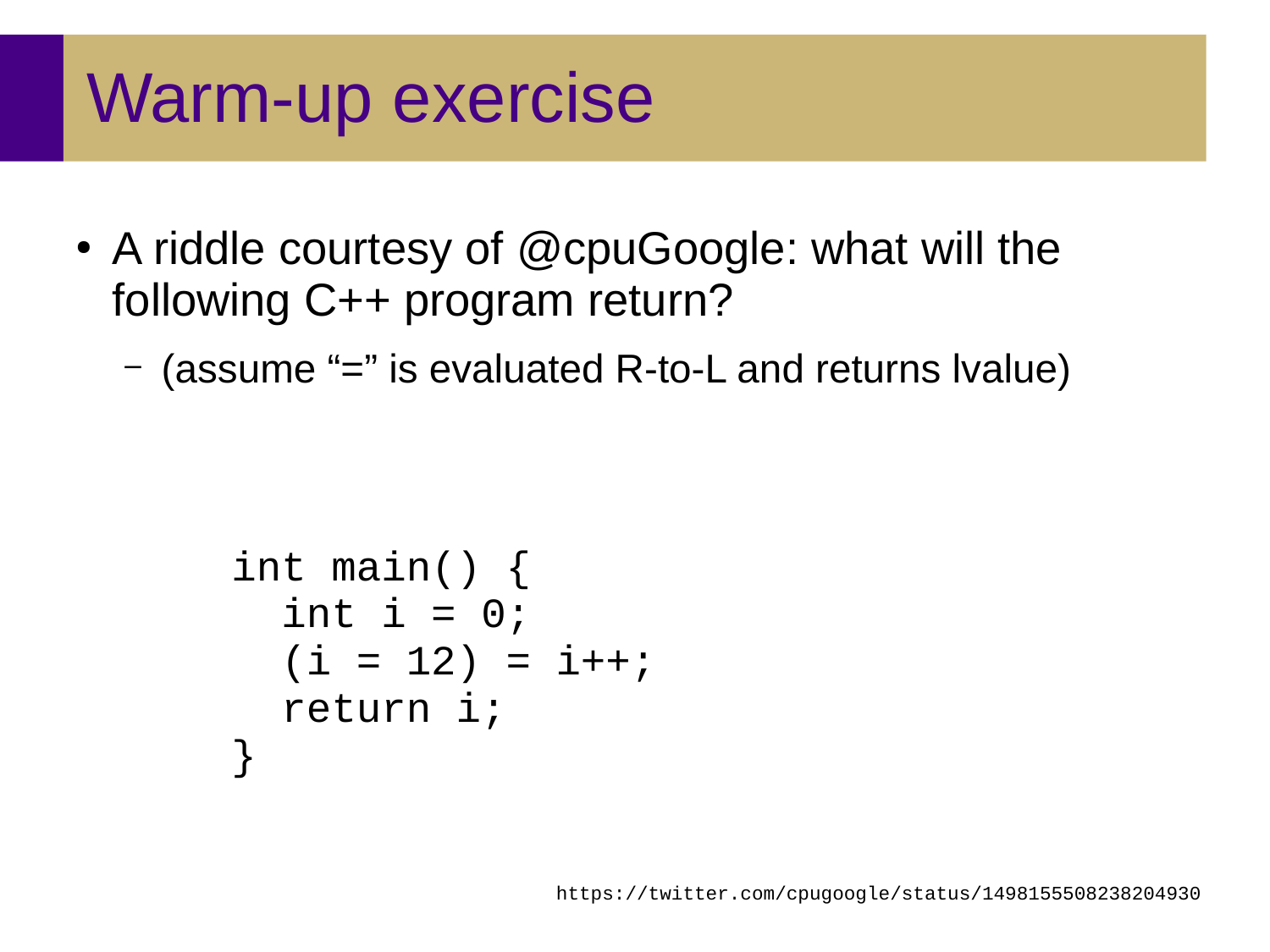# CS 430 Spring 2022

Mike Lam, Professor



 $e^{ix}$  = cos *x* + *i* sin *x* 



### Expressions and Control Structures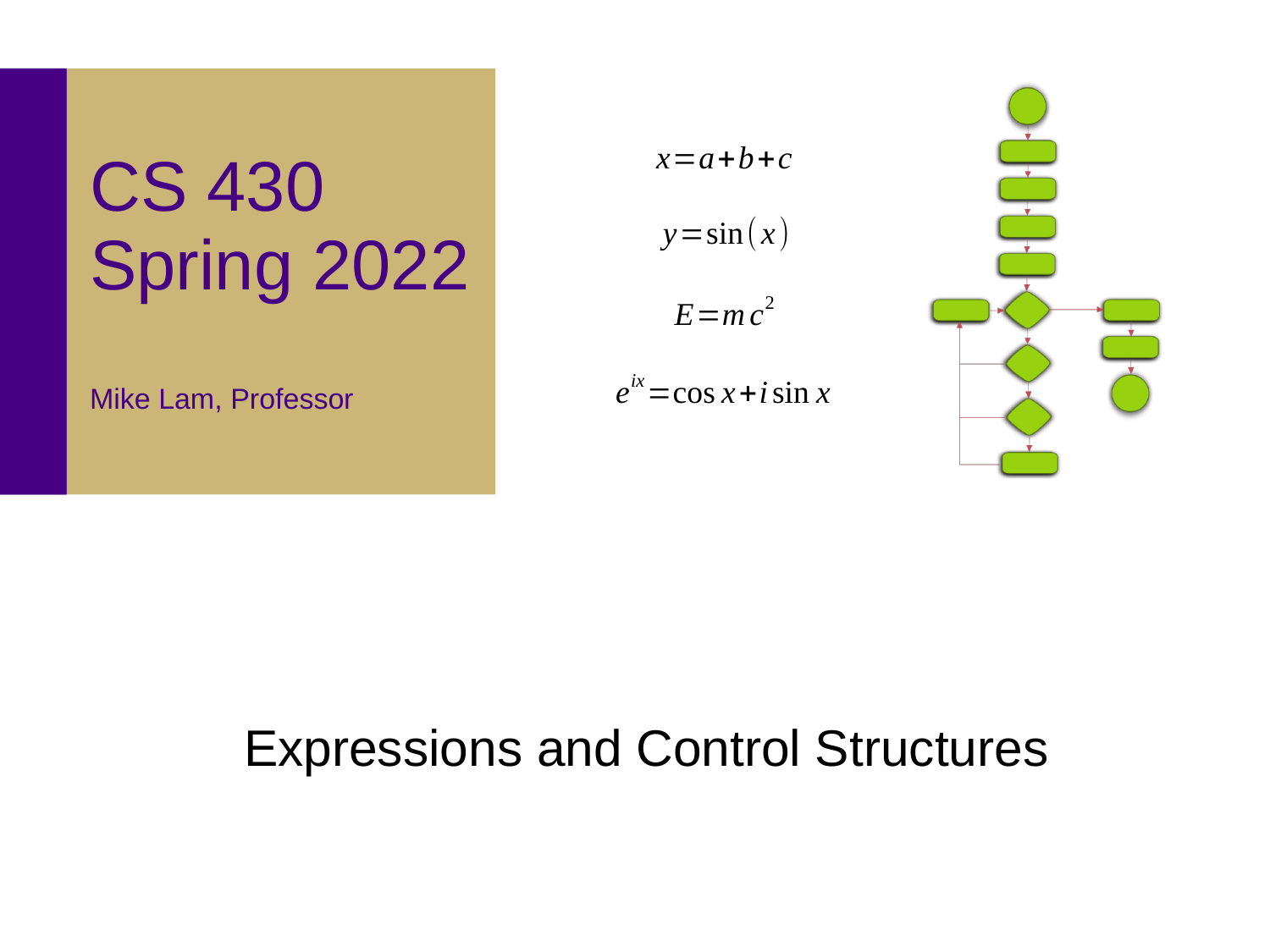# Motivation

- Most programs produce and consume information
	- Code that produces information is called an expression
	- Evaluating an expression produces a value
- Most programs require decision-making and repetition
	- Dynamic control flow enabled by conditional jumps at the machine level (remember CS 261?)
	- In high-level languages, control flow is prescribed by control structures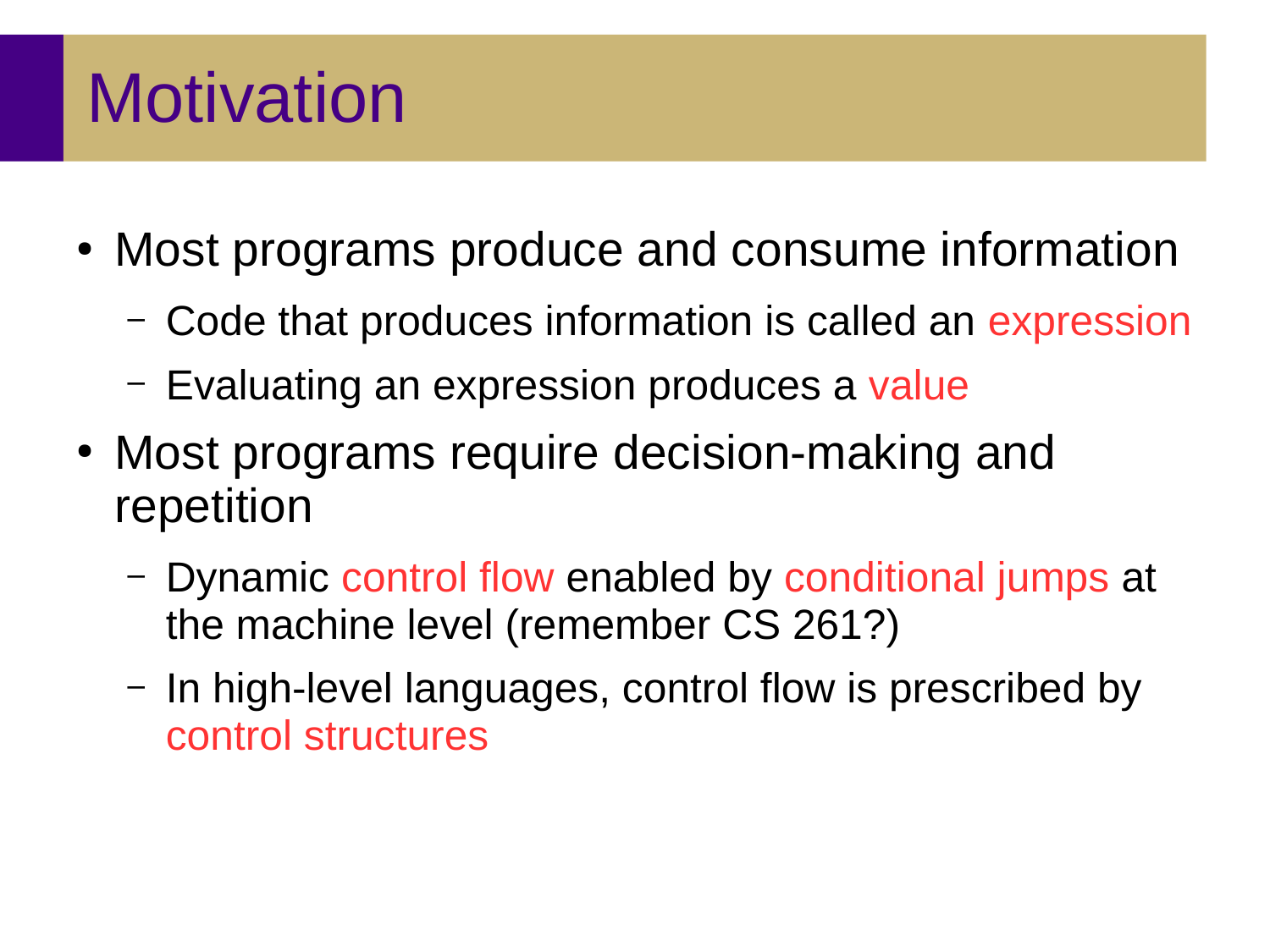- Expression: specification of computation
	- Fundamental to high-level languages
	- Form/syntax expressed using BNF grammars
	- Four main components:
		- 1) Operations
		- 2) Operands
		- 3) Parentheses
		- 4) Function calls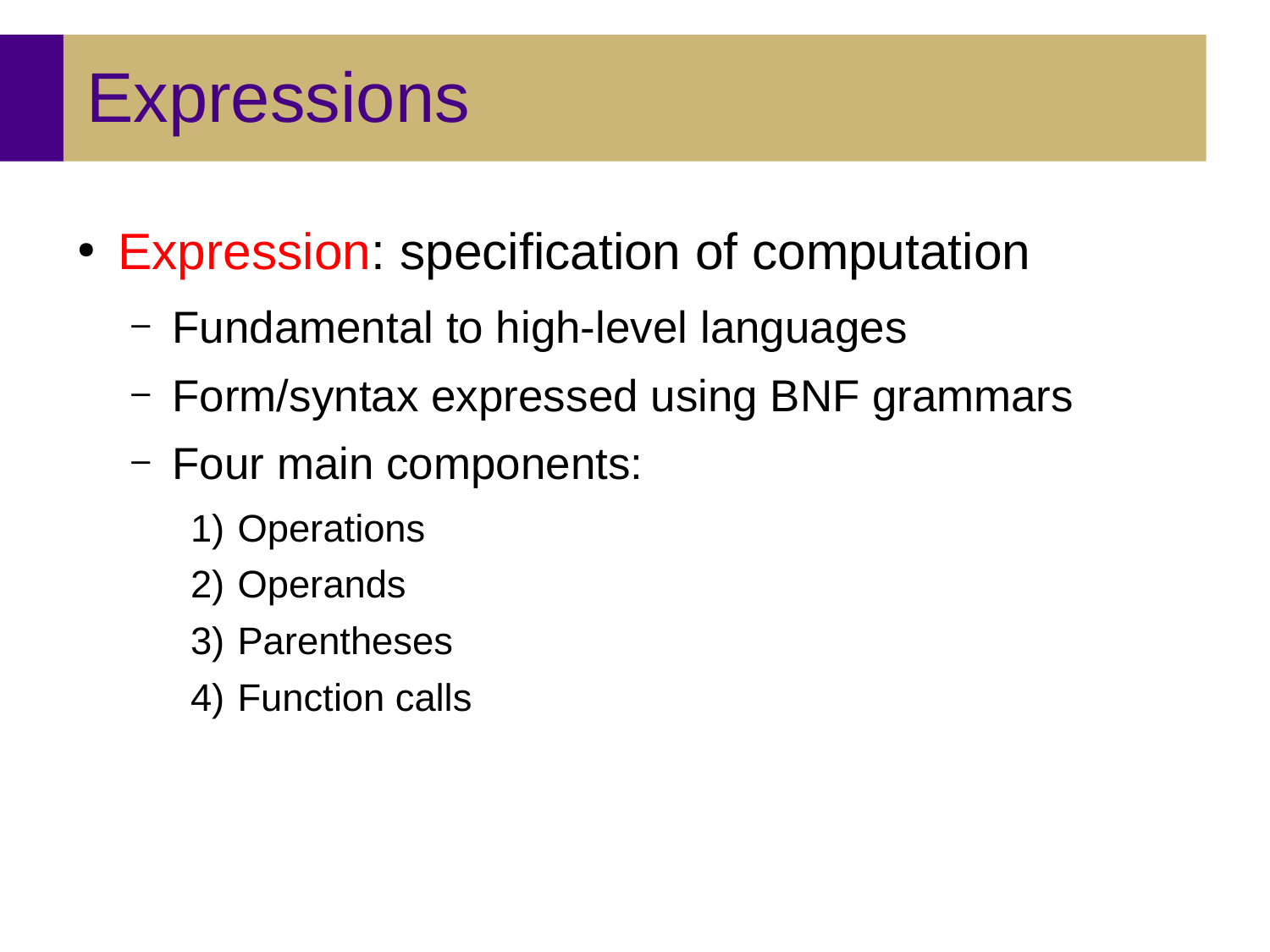- Operators: symbols representing computation
	- Number of operands: unary vs. binary vs. ternary
		- Unary examples:  $1 \times x$   $x++$
		- Binary examples:  $x+y$   $x=y$   $x+z$
		- Ternary example: x?y:z
	- Code location relative to operands: infix vs. prefix vs. postfix
		- Infix examples:  $x*y$   $x$  `mod` y
		- Prefix examples:  $\sim$ x  $\star$ x ++x
		- Postfix examples:  $x$ ?  $x$ ++
	- Precedence (higher or lower)
	- Associativity (left or right)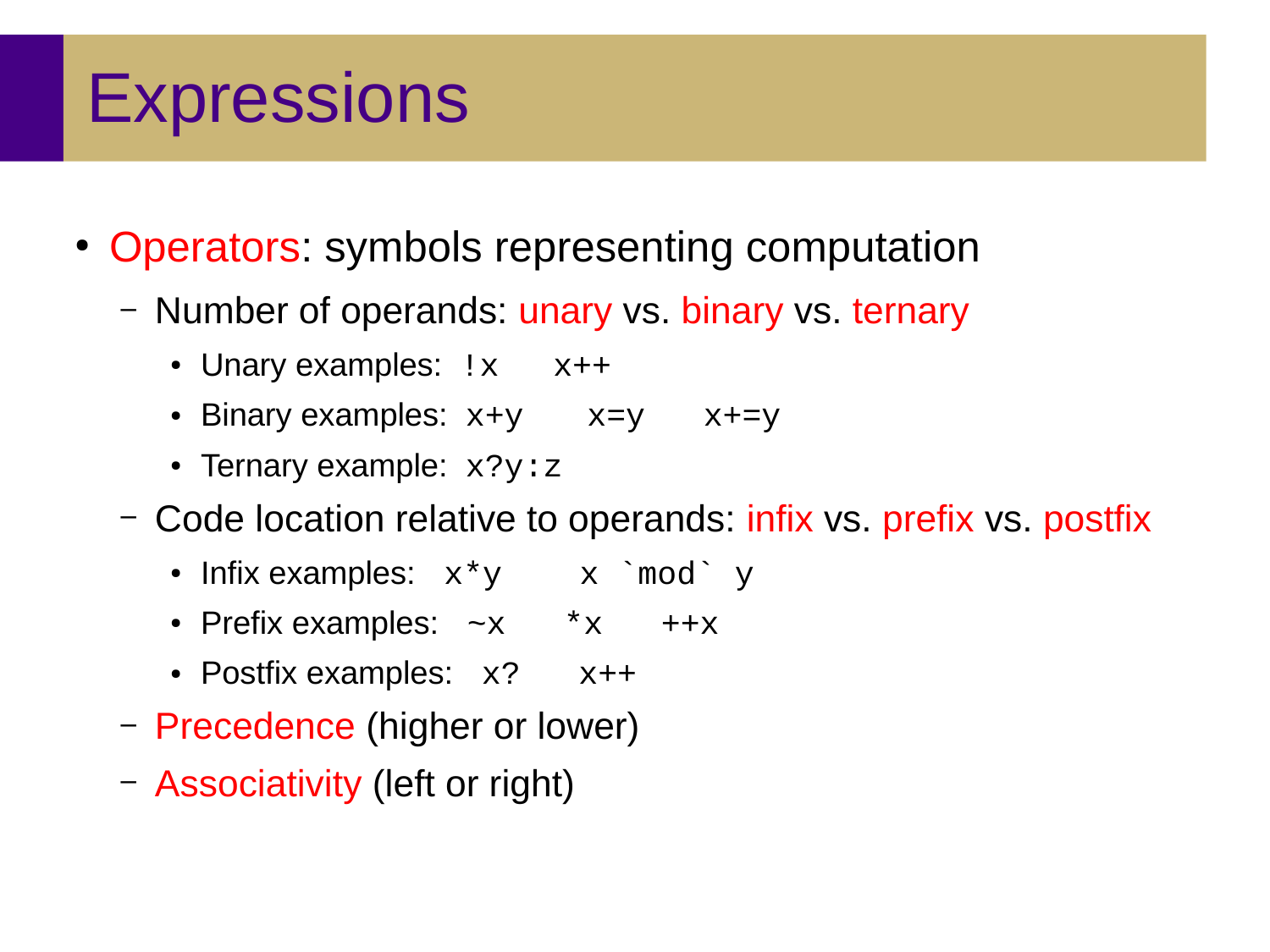• Overloaded operators: similar operators on different data types

- Most languages provide overloaded operators for built-in types
	- E.g., '/' is used for both integer and floating-point division
- Some languages allow overloaded operators for user-defined types
	- Type parity: user-defined types are indistinguishable from built-in types

```
class Vector2D {
        public:
              double x, y;
              Vector2D(double x, double y) {
                    this->x = x;this->y = y;<br>}
 }
              Vector2D operator+(const Vector2D& v) {
                     return Vector2D(this->x + v.x,
              this->y + v.y);
 }
              Vector2D operator*(int scale) {
                     return Vector2D(this->x * scale,
                                                this->y * scale);
               }
};
                                                                                           #include <iostream>
                                                                                           using namespace std;
                                                                                          ostream& operator<<(ostream& os, const Vector2D& v) {
                                                                                                 0S \leq \mathbb{I} \left( \mathbb{I} \right) \leq \mathbb{I} \left( \mathbb{I} \right) \leq \mathbb{I} \left( \mathbb{I} \right) \leq \mathbb{I} \left( \mathbb{I} \right) \leq \mathbb{I} \left( \mathbb{I} \right) \leq \mathbb{I} \left( \mathbb{I} \right) \leq \mathbb{I} \left( \mathbb{I} \right) \leq \mathbb{I} \left( \mathbb{I} \right) \leq \mathbb{I} \left( \mathbb{I} \right) \leq \mathbb{I} \left( \mathbb{I} \right) \leq \mathbb{I return os;
                                                                                           }
                                                                                           int main() {
                                                                                                  Vector2D v1(1.0, 2.0), v2(2.8, 3.5);
                                                                                                 Vector2D v3 = v1 + v2;
                                                                                                 Vector2D v4 = v1 * 3;
                                                                                                 cout \ll \vee3 \ll endl \ll \vee4 \ll endl;
                                                                                                  return 0;
                                                                                           }
                                                                                           Output:
                                                                                               (3.8,5.5)
                                                                                               (3,6)
```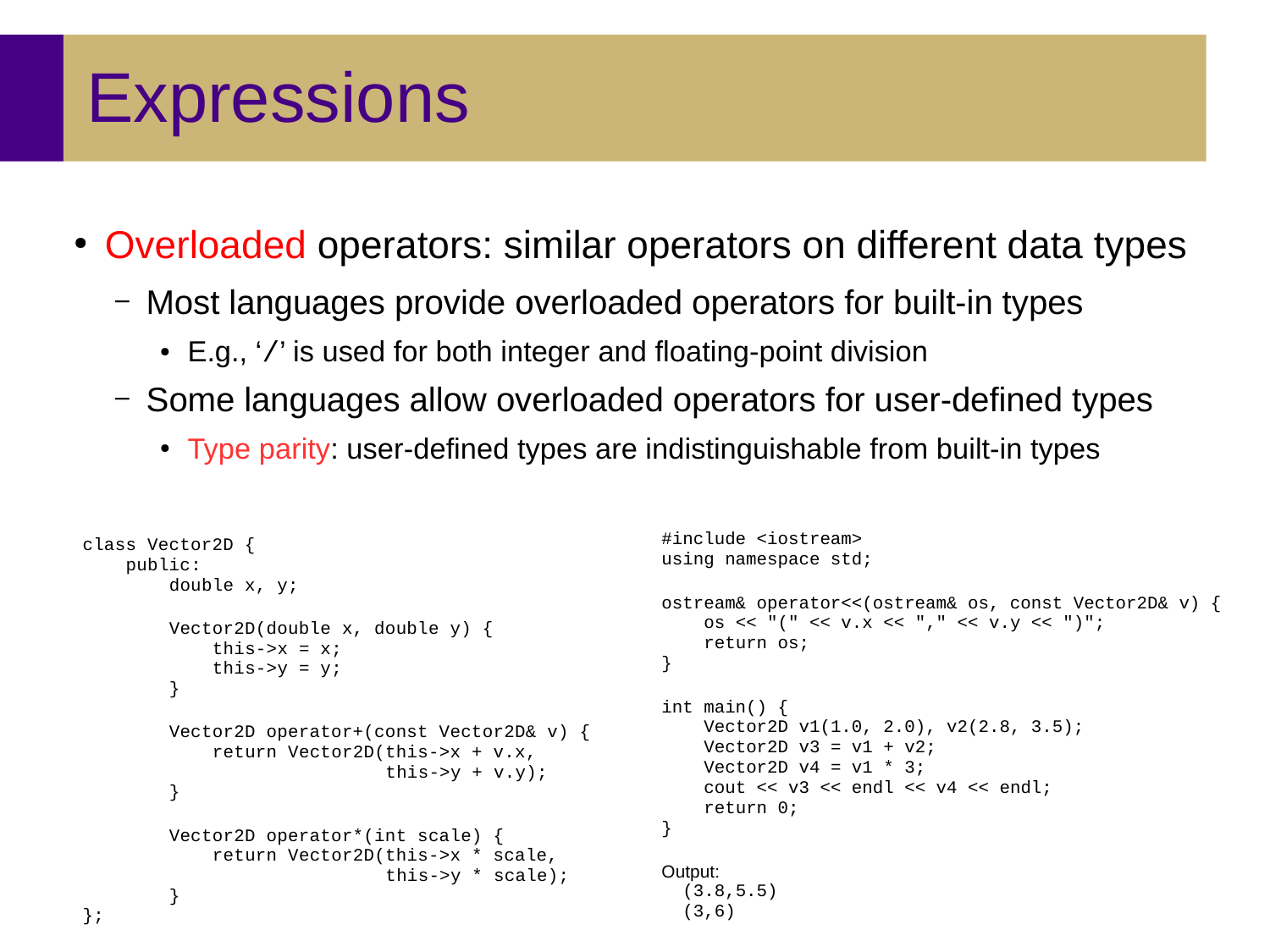- Short-circuited operators (e.g., &&, ||, ?:)
	- At least one operand is not evaluated if not needed
	- Optional chaining operators (not covered in CPL) guard access to potentially-null pointers/references
	- Null coalescing operators (also not in CPL) allow for default values
	- We'll see another (more functional) take on this later

```
if (pet != null) {
   console.log(pet.name); // what if "pet" is null?
}
// optional chaining operator '?'
console.log(pet?.name);
// null coalescing operator
console.log(pet?.name ?? 'NPE: no pet exception');
```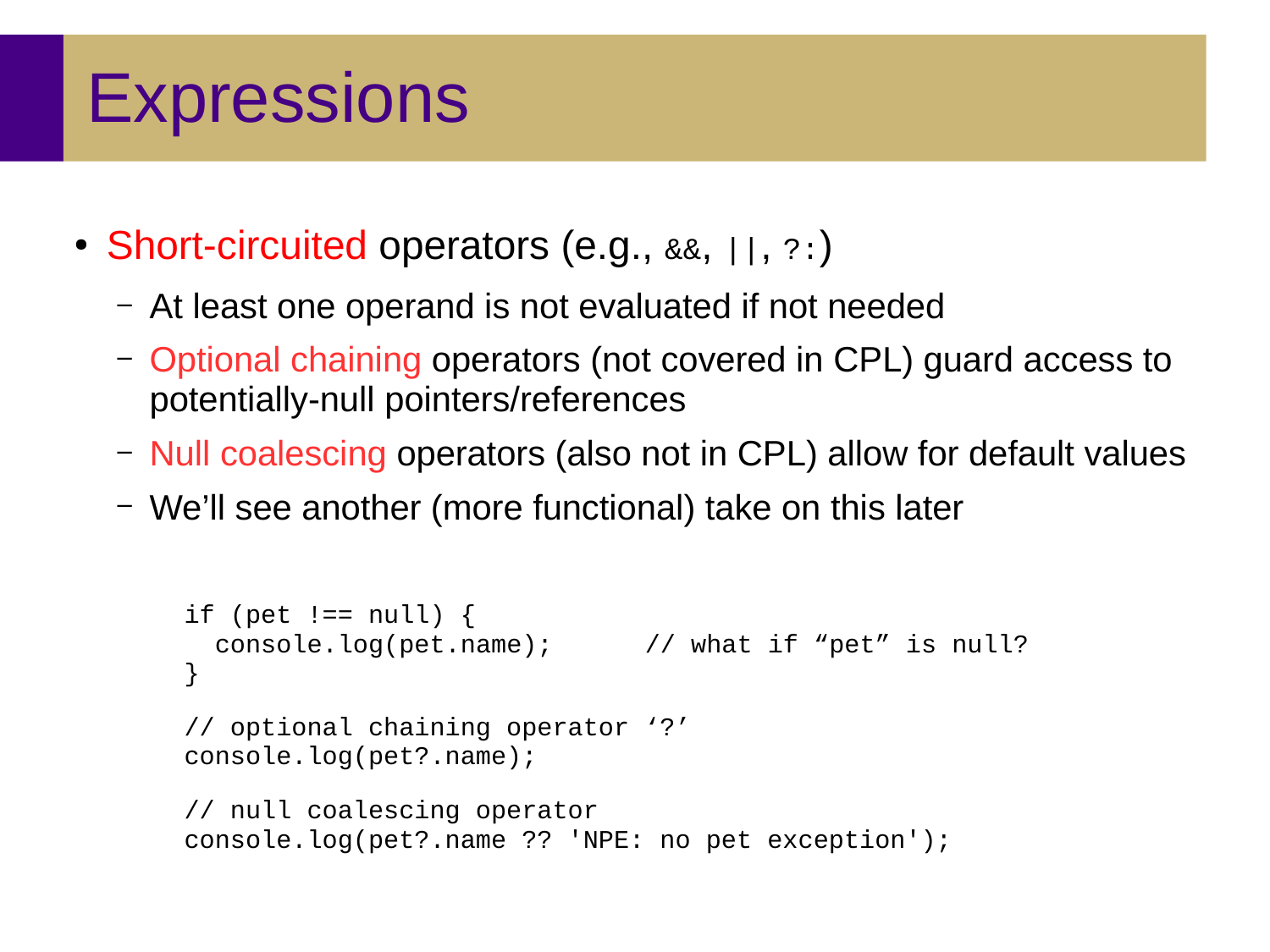- Operands: input data for computation
	- Evaluation order (left-to-right or right-to-left)
	- Errors
		- Overflow and underflow
		- Division by zero
		- Floating-point issues (e.g., NaN, subnormal)
	- Type conversions
		- Narrowing vs. widening
		- Implicit vs. explicit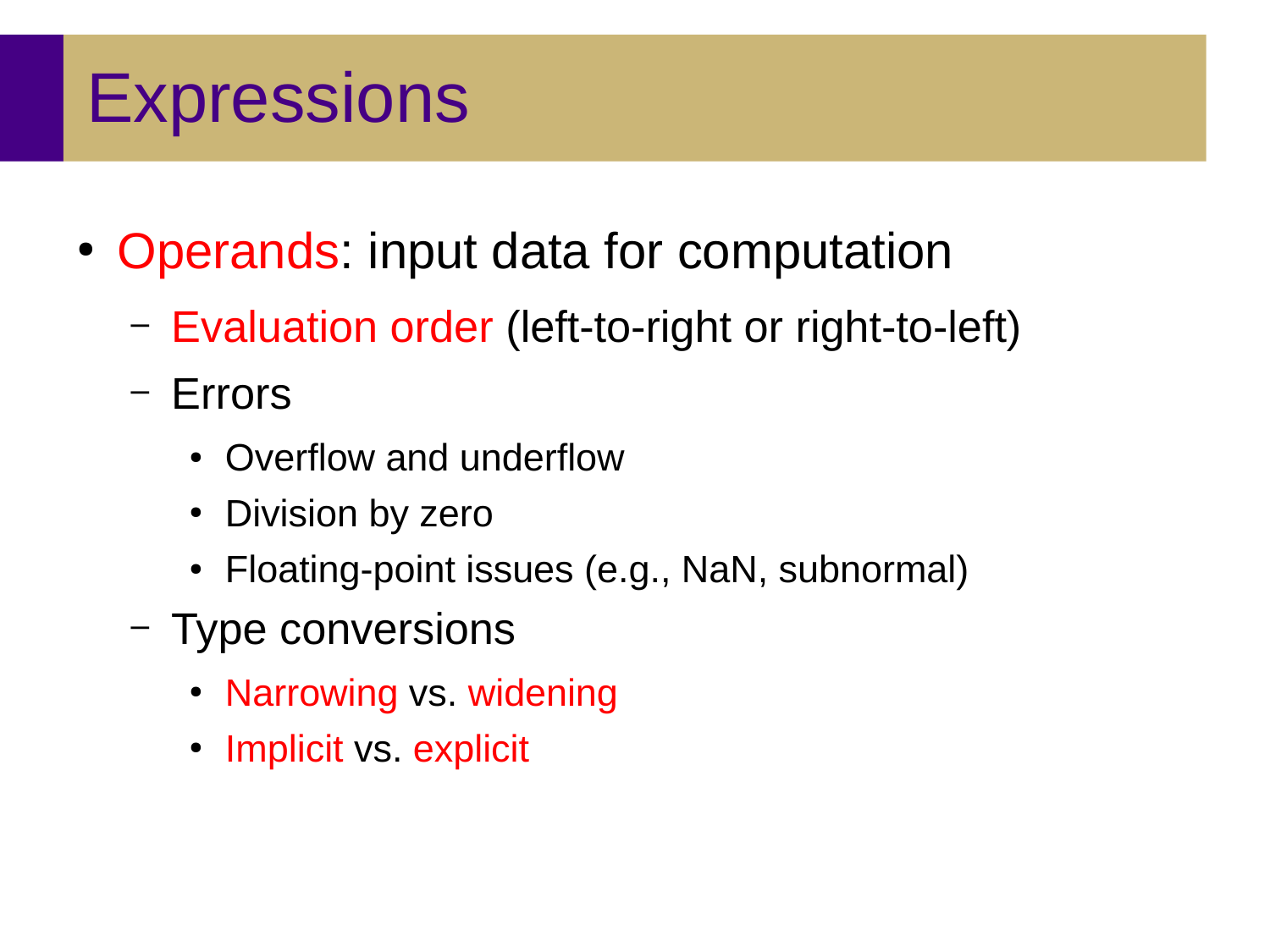# Type Compatibility

### • Type conversions

- If variables of a particular type can be converted to a different type, those types are compatible
- Widening vs. narrowing
	- Latter may cause information loss
	- (in CPL definition, former may cause *precision* loss but not *accuracy* loss; e.g., int to float)
- Implicit vs. explicit
	- Implicit: coercion, e.g.,  $f$ loat  $x = 5$ ;
	- Explicit: casting, e.g.,  $int x = (int)3.14;$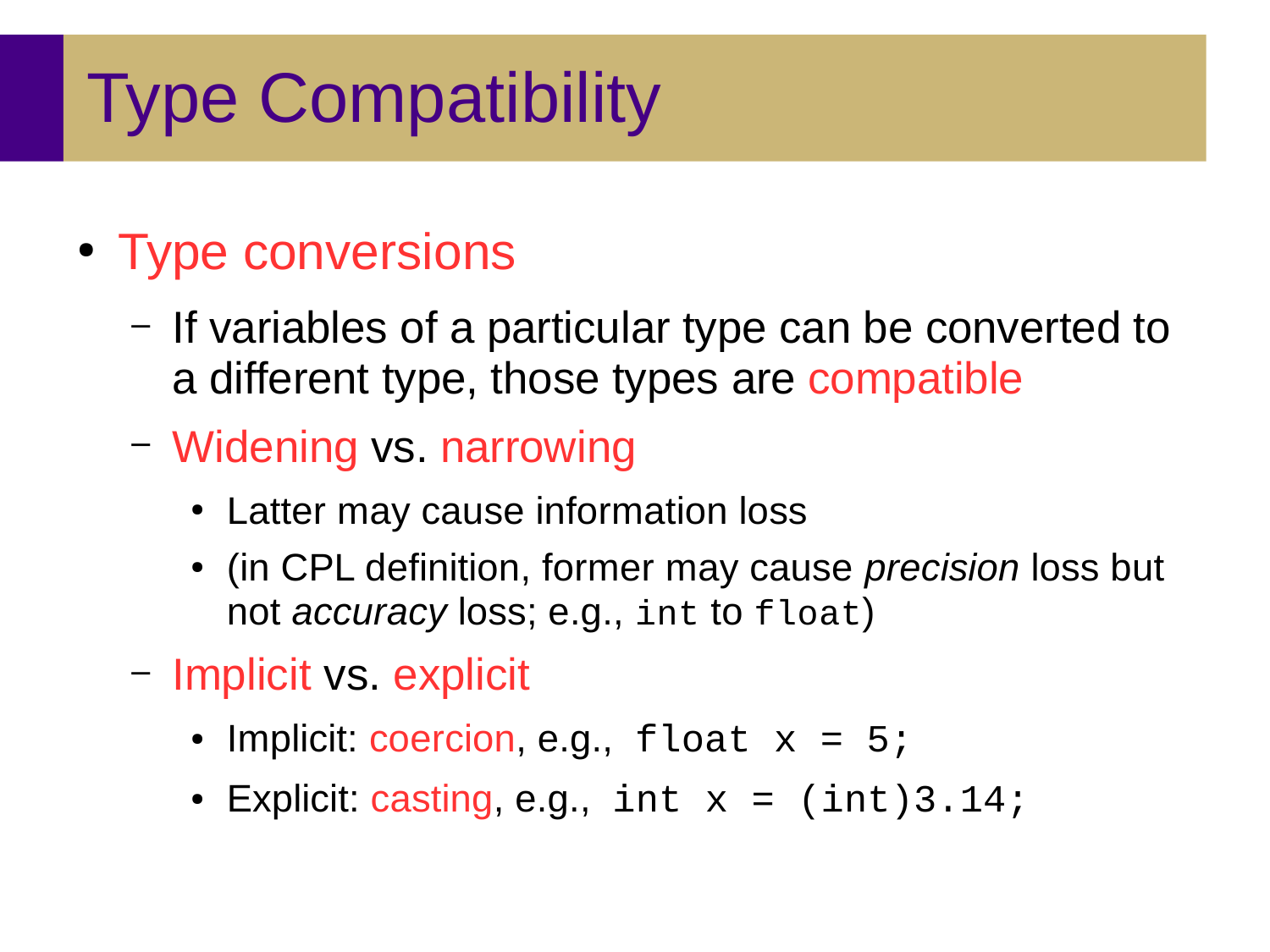- Parentheses
	- Explicit precedence and associativity
	- Tuple creation
	- Function invocation (in some languages)
- Function calls
	- Side effects: a function changes a parameter or a non-local variable
	- Referential transparency: expressions with the same value can be substituted for each other (i.e., no side effects)

$$
(2 + 2)
$$
   
  $(2 * 2)$    
  $6n +1$    
  $1$    
  $1$    
  $1$    
  $1$    
  $1$    
  $1$    
  $1$    
  $1$    
  $1$    
  $1$    
  $1$    
  $1$    
  $1$    
  $1$    
  $1$    
  $1$    
  $1$    
  $1$    
  $1$    
  $1$    
  $1$    
  $1$    
  $1$    
  $1$    
  $1$    
  $1$    
  $1$    
  $1$    
  $1$    
  $1$    
  $1$    
  $1$    
  $1$    
  $1$    
  $1$    
  $1$    
  $1$    
  $1$    
  $1$    
  $1$    
  $1$    
  $1$    
  $1$    
  $1$    
  $1$    
  $1$    
  $1$    
  $1$    
  $1$    
  $1$    
  $1$    
  $1$    
  $1$    
  $1$    
  $1$    
  $1$    
  $1$    
  $1$    
  $1$    
  $1$    
  $1$    
  $1$    
  $1$    
  $1$    
  $1$    
  $1$    
  $1$    
  $1$    
  $1$    
  $1$    
  $1$    
  $1$    
  $1$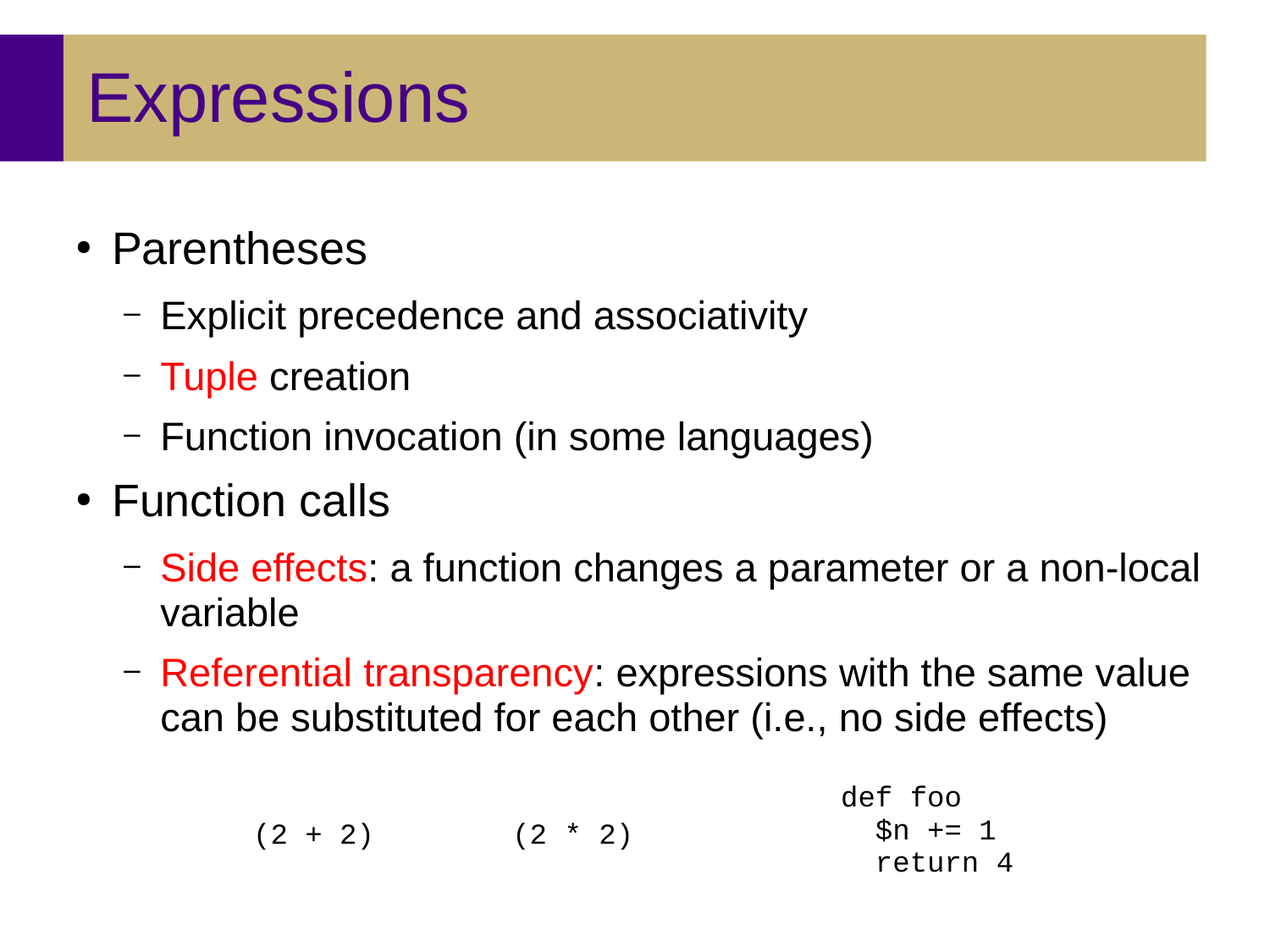# Assignment Statements

• Symbol and ambiguity with equality operator

– "=" vs. ":=" vs. "==" vs. "←"

- Assignments as expressions; returns lvalue or rvalue?
- Conditional targets (ternary LHS)

– (n > 5 ? a : b) = n\*2

- Compound assignments
	- Shortened forms of an assignment: "+=" and "++"
	- Example of syntactic sugar (unnecessary but helpful)
- Multiple assignments

 $-$  a, b = c/2, c%2 a, b = b, a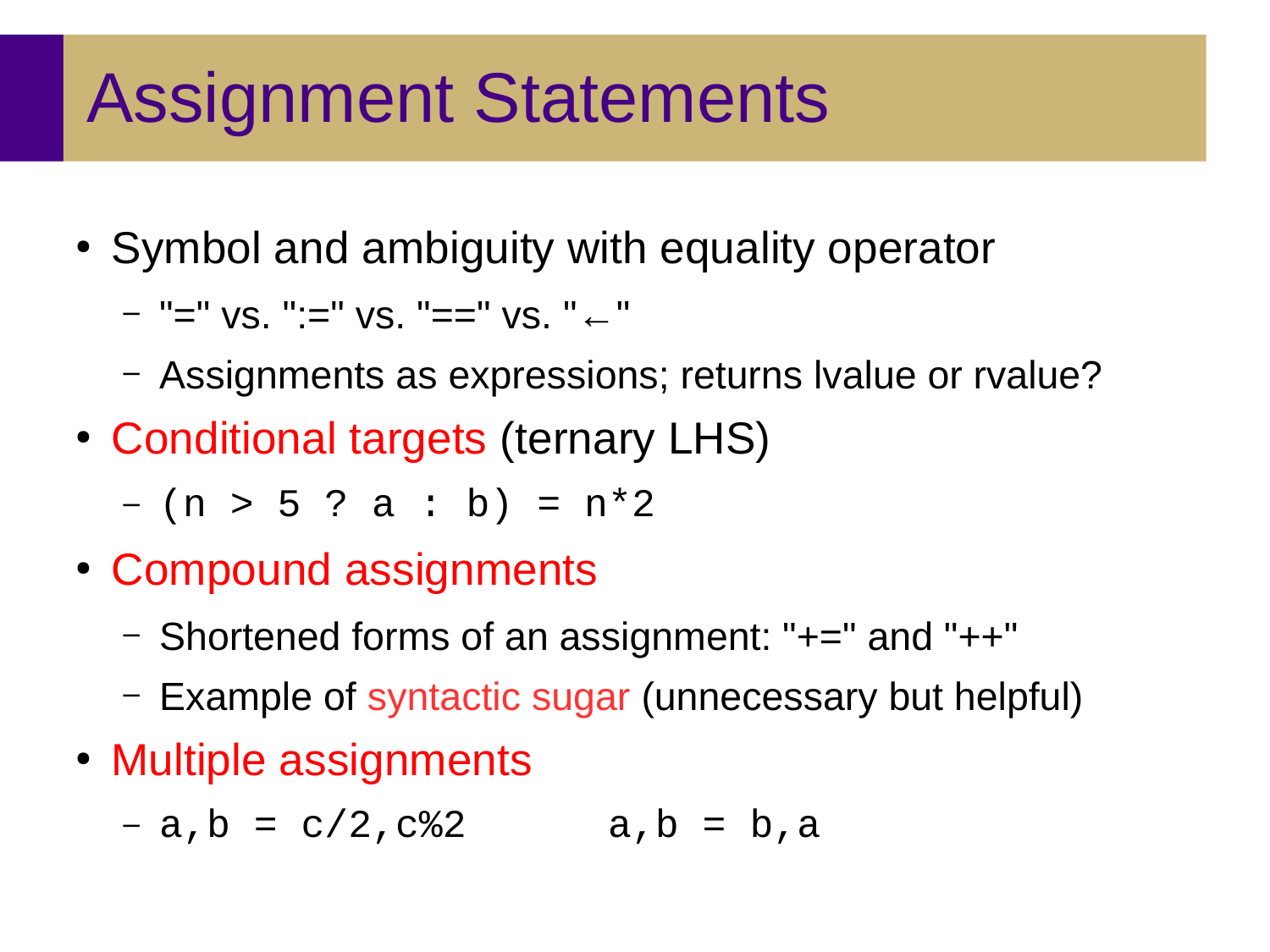# Evaluating Expressions

- Construct expression tree (e.g., *parse* the expression)
	- Build tree from root ("which operation is done last?")
	- Use precedence and associativity to guide you
- Evaluate using a post-order traversal
	- Use evaluation order to guide you
	- Track side effects as you go
- Example:
	- Use standard prec., assoc. and eval order
	- Suppose  $k=5$ , n=2
	- $-$  Suppose  $a = \{1, 3, 6, 8, 11, 14, 16\}$
	- Evaluate  $a[k-1]+8*n-k$

#### $k = X_4$

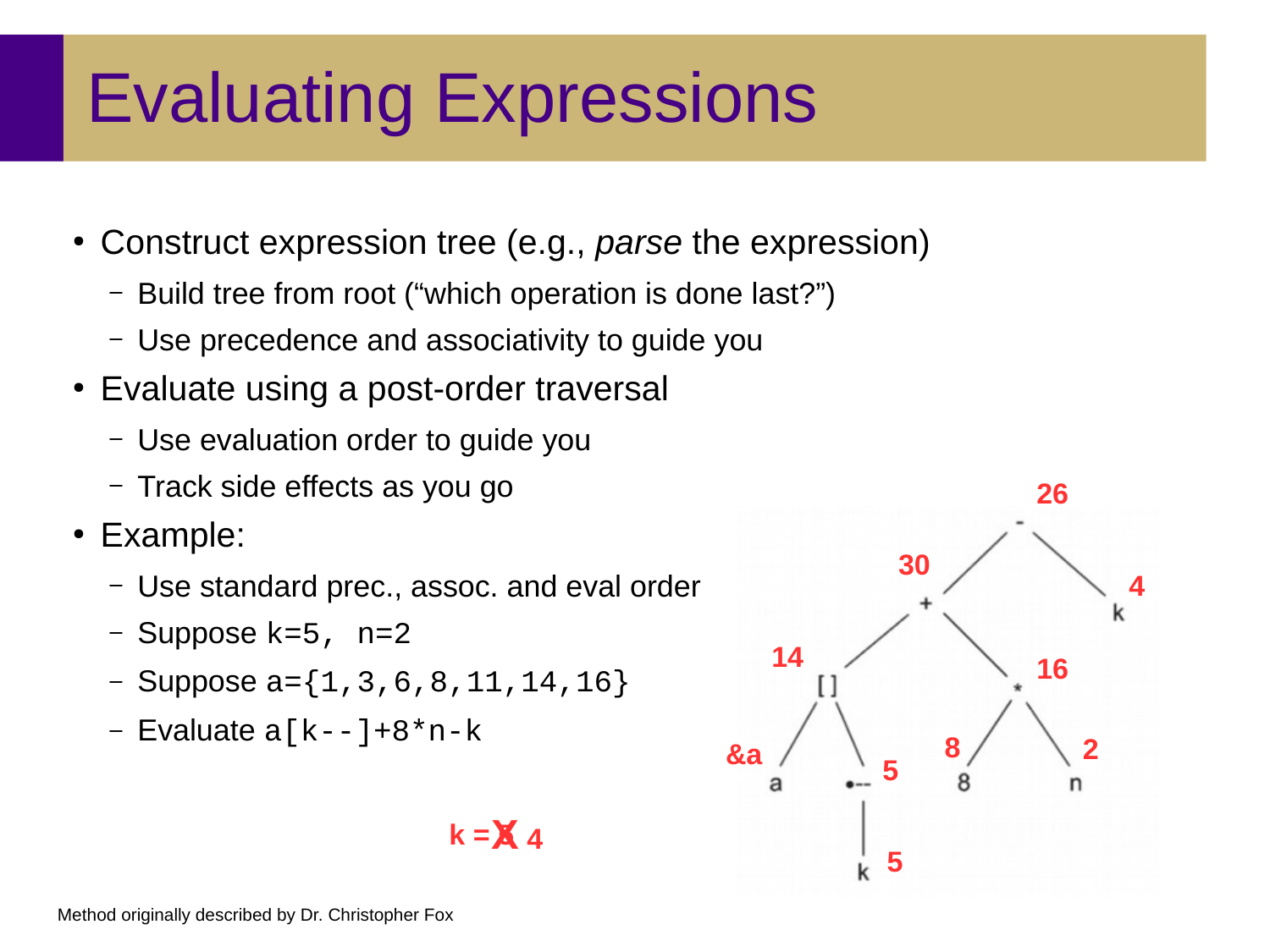# Control Structures

- Control flow path: sequence order of executed instructions
- Control structure: control statement and its associated flow path
- Selection statements (e.g., if/then/else, switch/case)
	- Choose between alternative control flow paths
- Iteration statements (e.g., do, while, for, until)
	- Repeatedly execute a control flow path
- How many kinds of control statements?
	- Many: higher expressivity
	- Few: higher readability, learnability, and orthogonality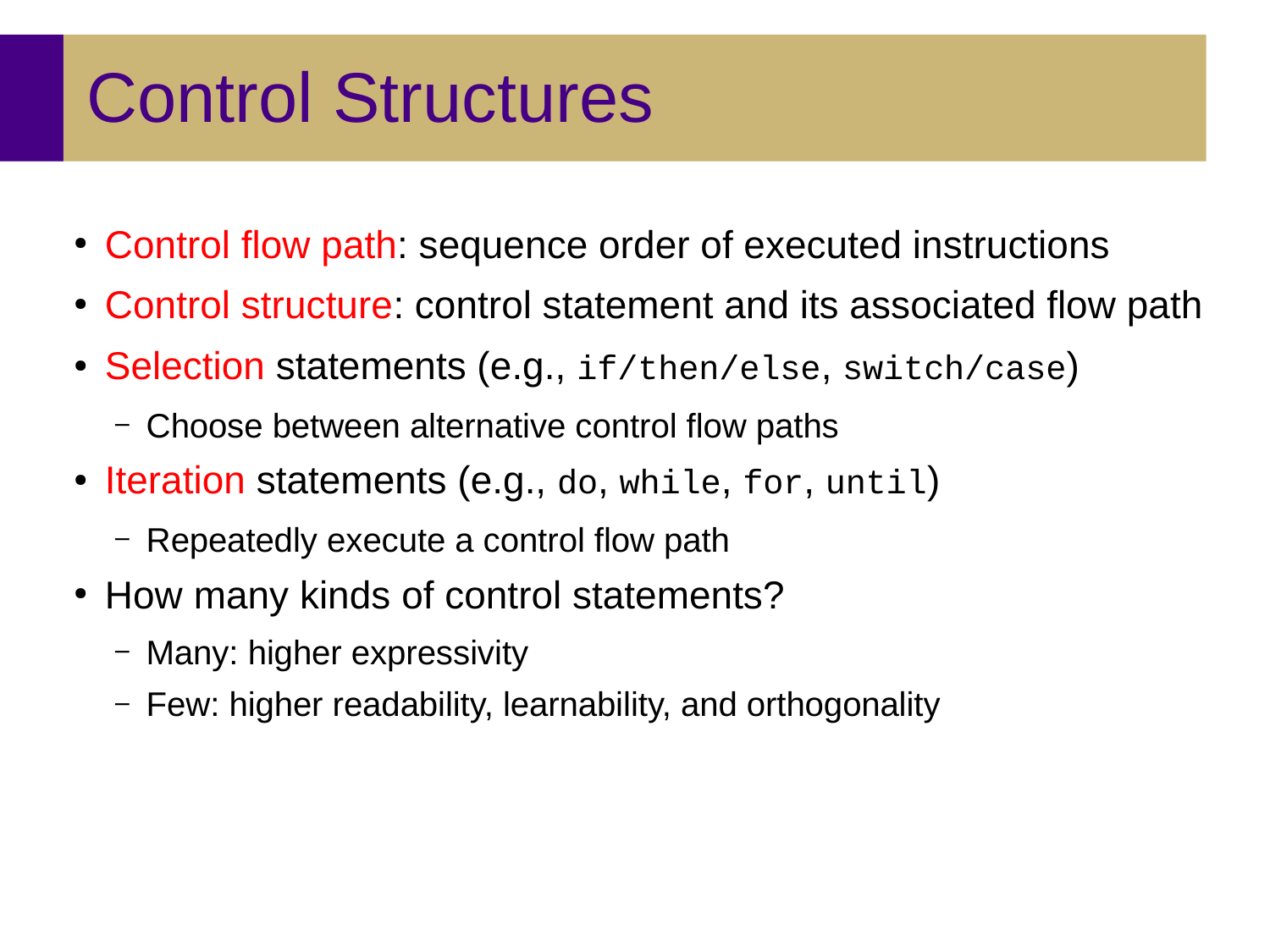# Selection Structures

- Two-way selection (if/then)
	- Inclusion of "else" clause
	- Blocks often delimited by braces, keywords (e.g., "begin", "end") or indentation
	- Nesting issues
- Multiple selection (switch/case)
	- Form ("if/elseif/else" vs. "switch/case")
	- Case value types
	- Multiple execution
	- Fallthrough
	- Default cases
	- Efficient implementation using jump tables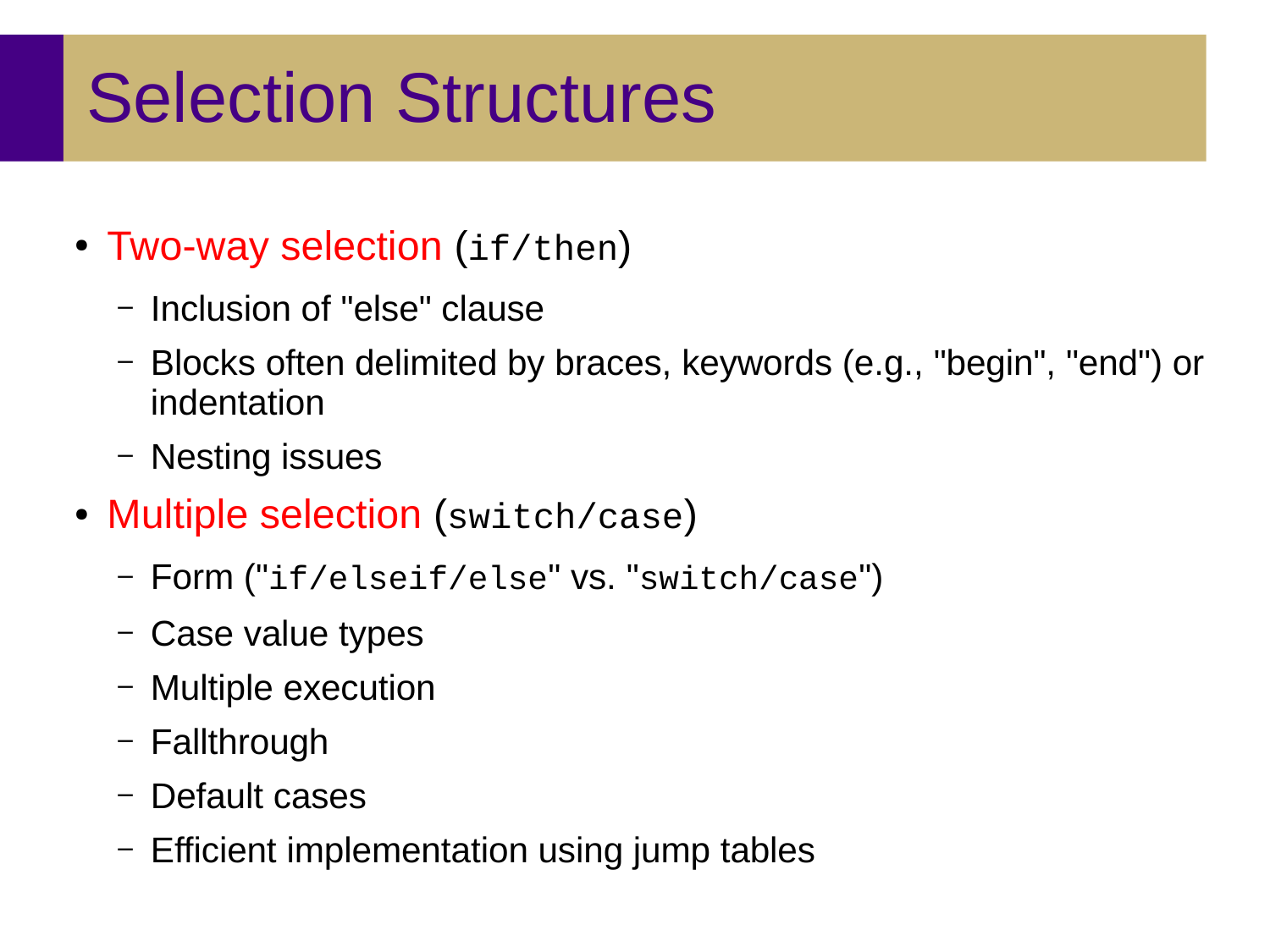# Iteration Structures

- Control form: logic vs. counter vs. user-controlled vs. iterator-based
	- Counter loop parameters: loop variables, initial/terminal values, step sizes
	- Counter variable in scope outside loop? (no, starting with Ada)
- Control location: pre-test vs. post-test vs. user-defined
- Examples:
	- While loop: **logic pre-test**
	- Do-while loop: **logic post-test**
	- For loop: **counter pre-test**
	- For-each "enhanced for" loop: **iterator-based pre-test**
- Functional languages: recursion instead of iteration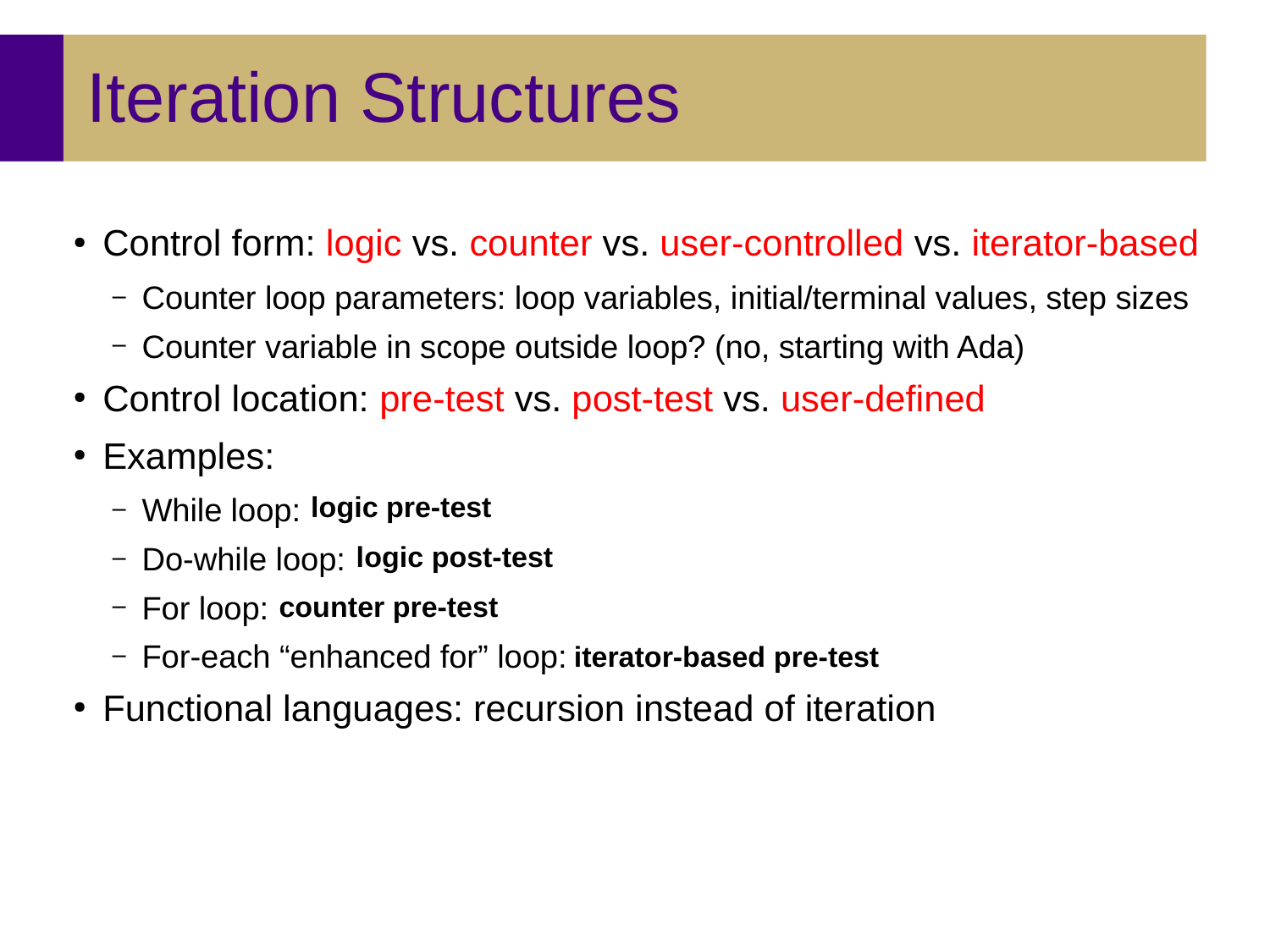# Language Design

- Can iteration structures have multiple entries?
	- General answer: no!
	- Increase in flexibility/expressiveness is small relative to decrease in readability
- Can iteration structures have multiple exits?
	- For most procedural languages: yes
	- Same as "should goto or break be included?"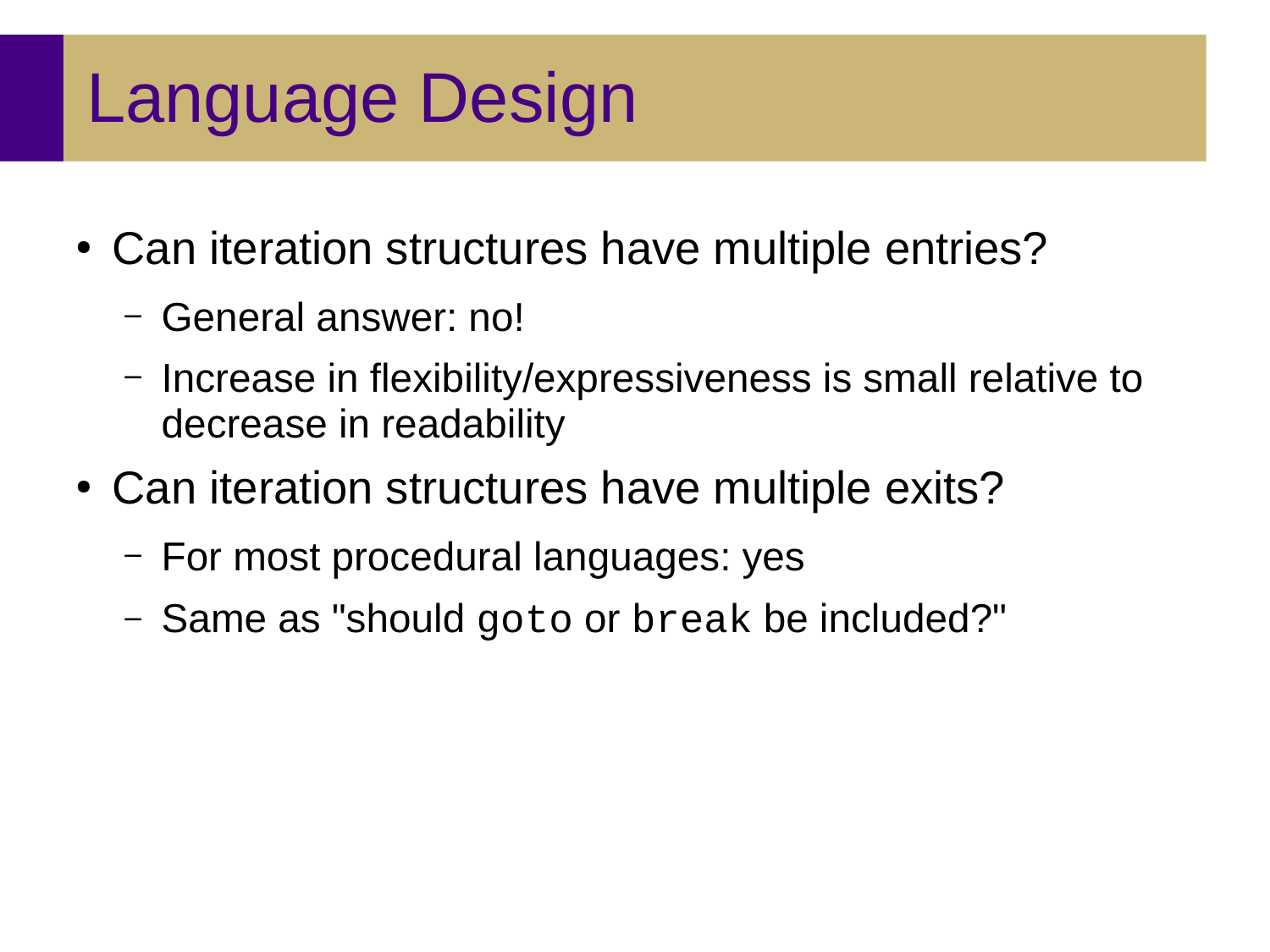- Böhm and Jacopini (1966)
	- "Structured program theorem"
	- Strictly necessary: 1) sequencing, 2) two-way logical selection, and 3) logical iteration
		- Can implement ALL flowchart-representable programs
		- Alternatively: a selectable goto statement
			- E.g., "if (E) goto L1" goto code or conditional branches from CS 261!
			- Could be a backwards jump for iteration
	- Facilitates automated translation of block-structured code
		- Conversion to linear code (e.g., machine code)
		- Use "templates" to quide translation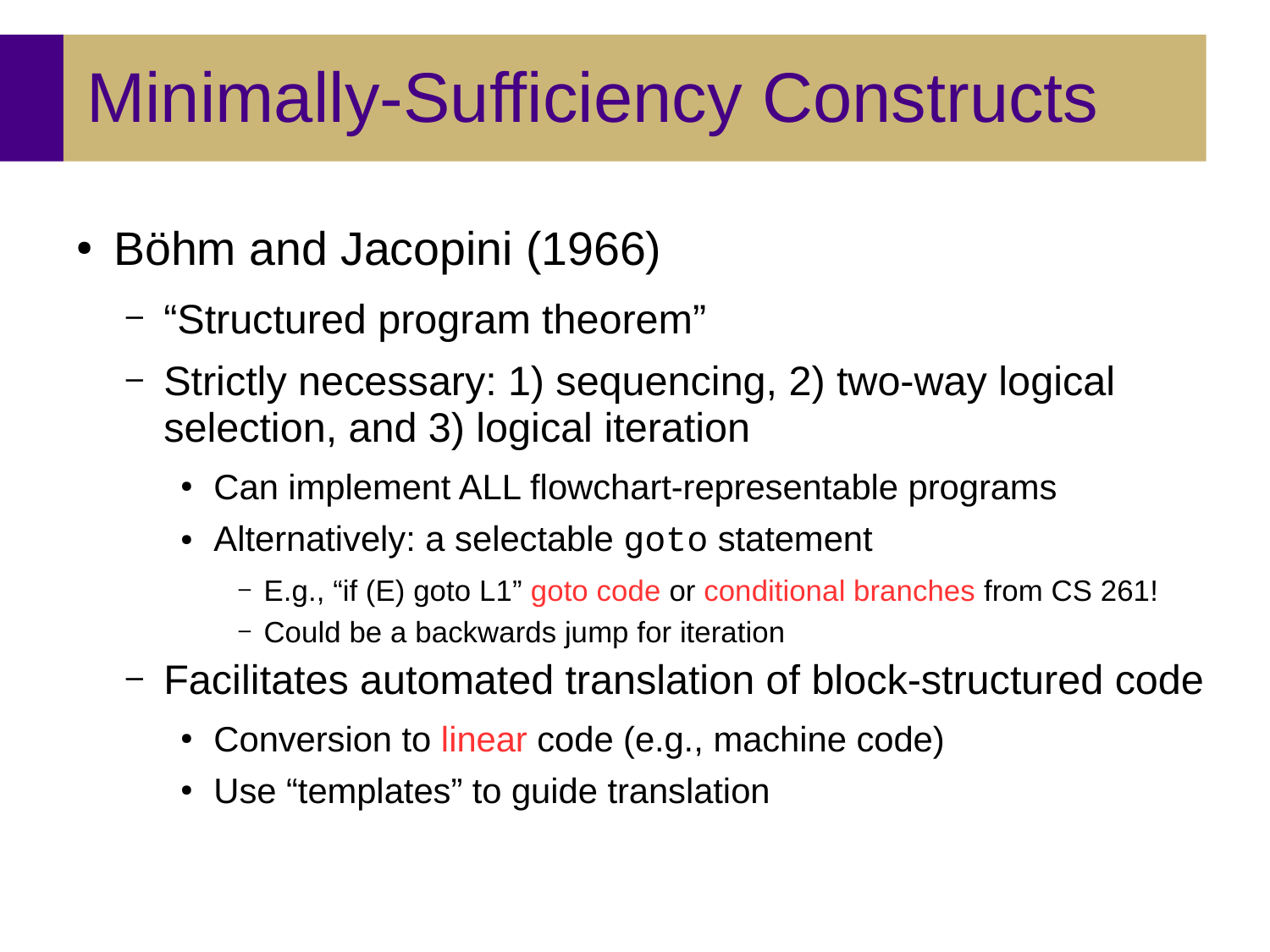*if statement: if (E) B1*

 **<< E code >>** if E goto l1 goto l2 l1:  **<< B1 code >>** l2: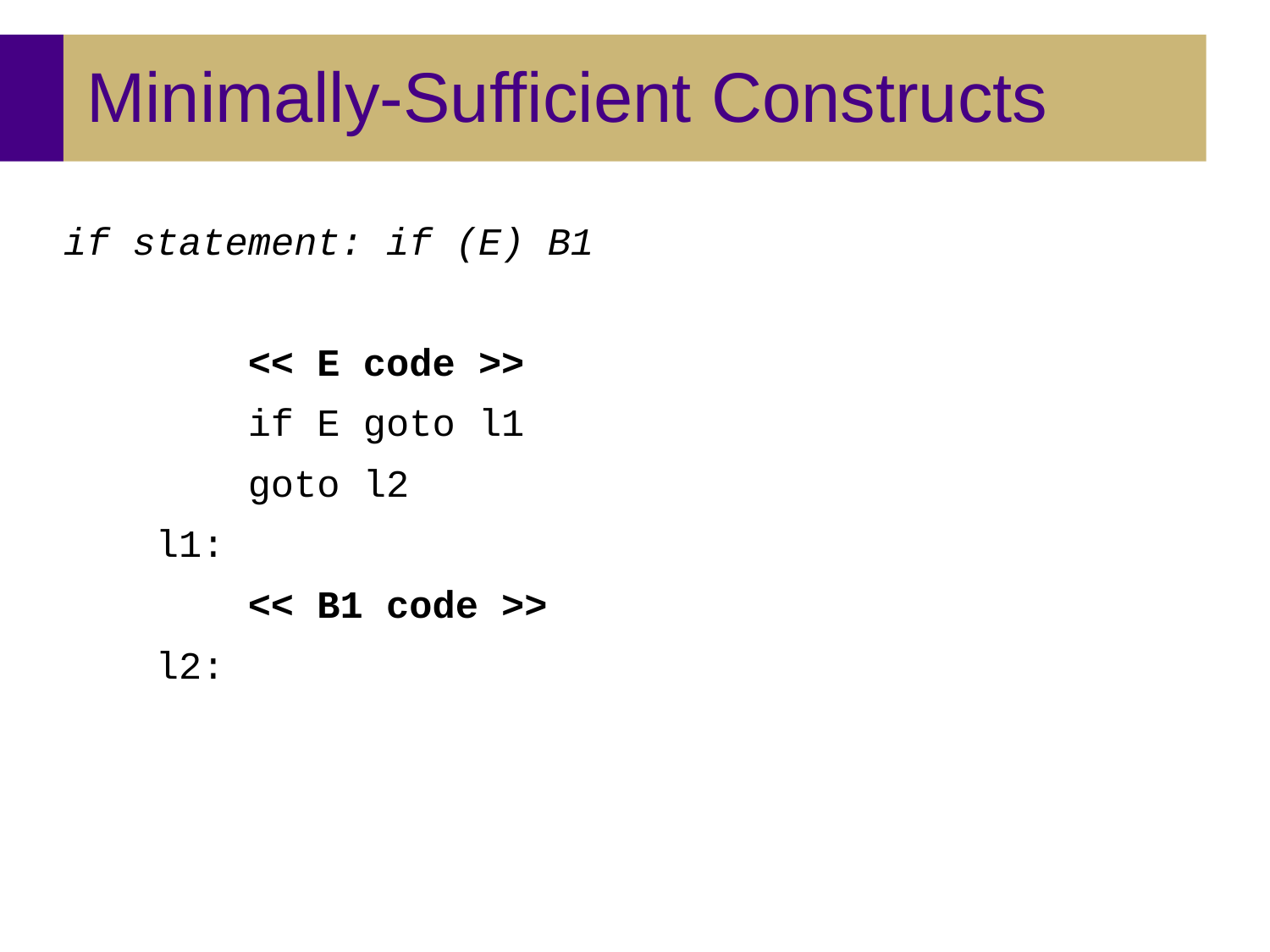*if statement: if (E) B1 else B2*

 **<< E code >>** if E goto l1 goto l2 l1:  **<< B1 code >>** goto l3 l2:  **<< B2 code >>**

l3: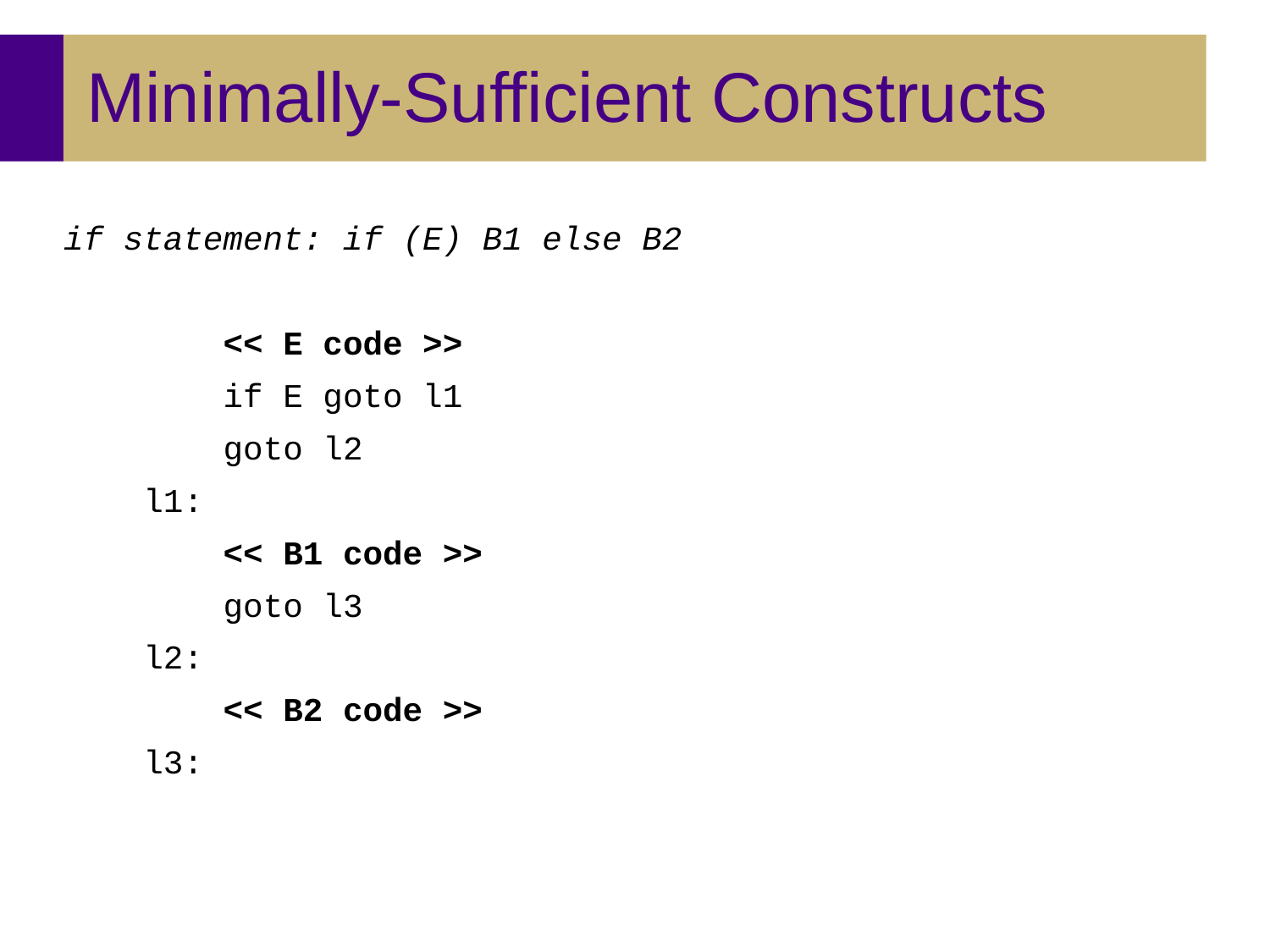*while loop: while (E) B*

l1:  $\qquad \qquad ;$  CONTINUE target  **<< E code >>** if E goto l2 goto l3 l2:  **<< B code >>** goto l1 l3:  $\qquad \qquad ;$  BREAK target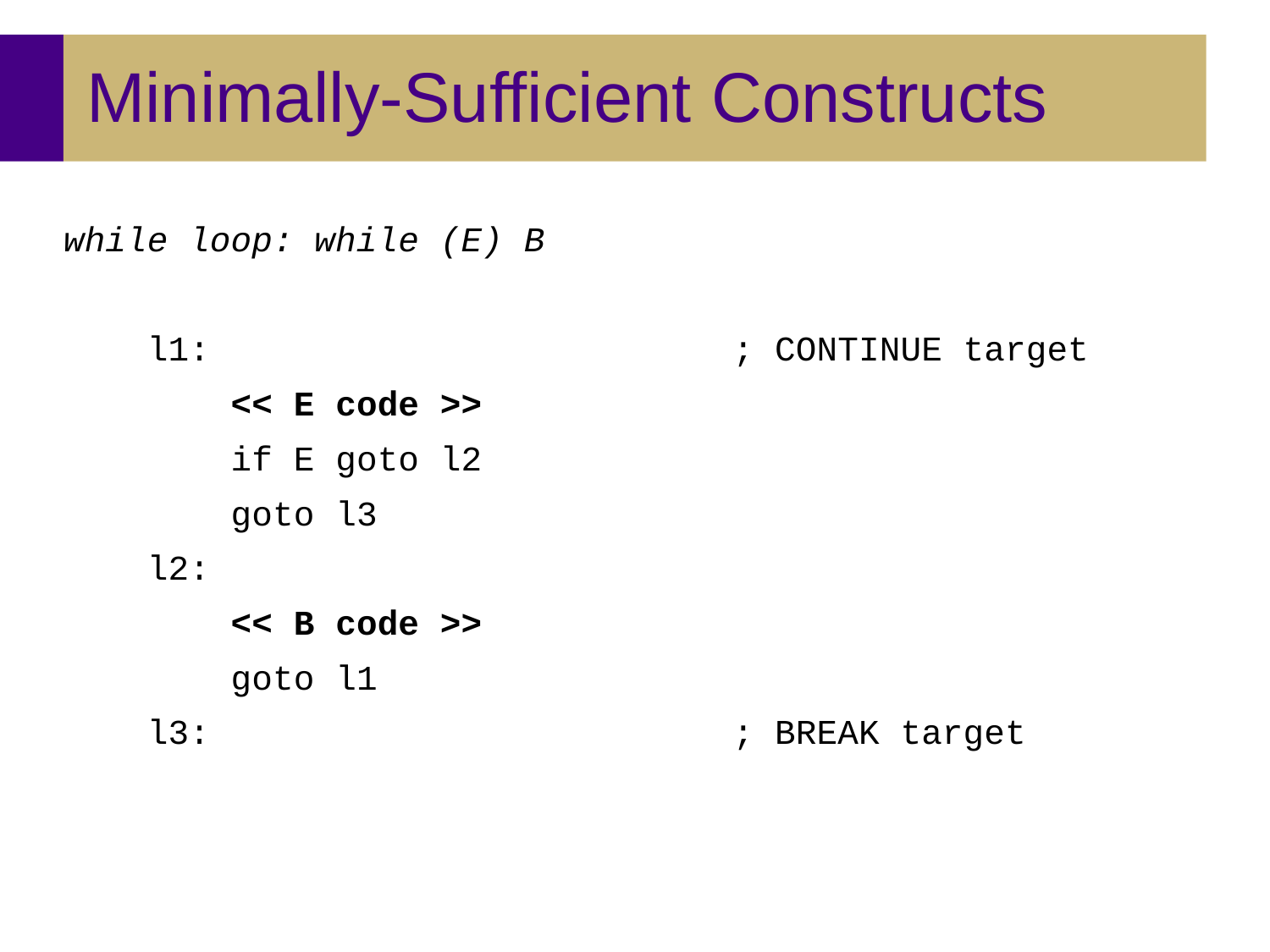*for loop: for V in E1, E2 B*

```
 << E1 code >>
    << E2 code >>
   V = F1 l1:
   if (V >= E2) goto l2
    << B code >>
   V = V + 1 ; CONTINUE target
    goto l1
l2: ; BREAK target
```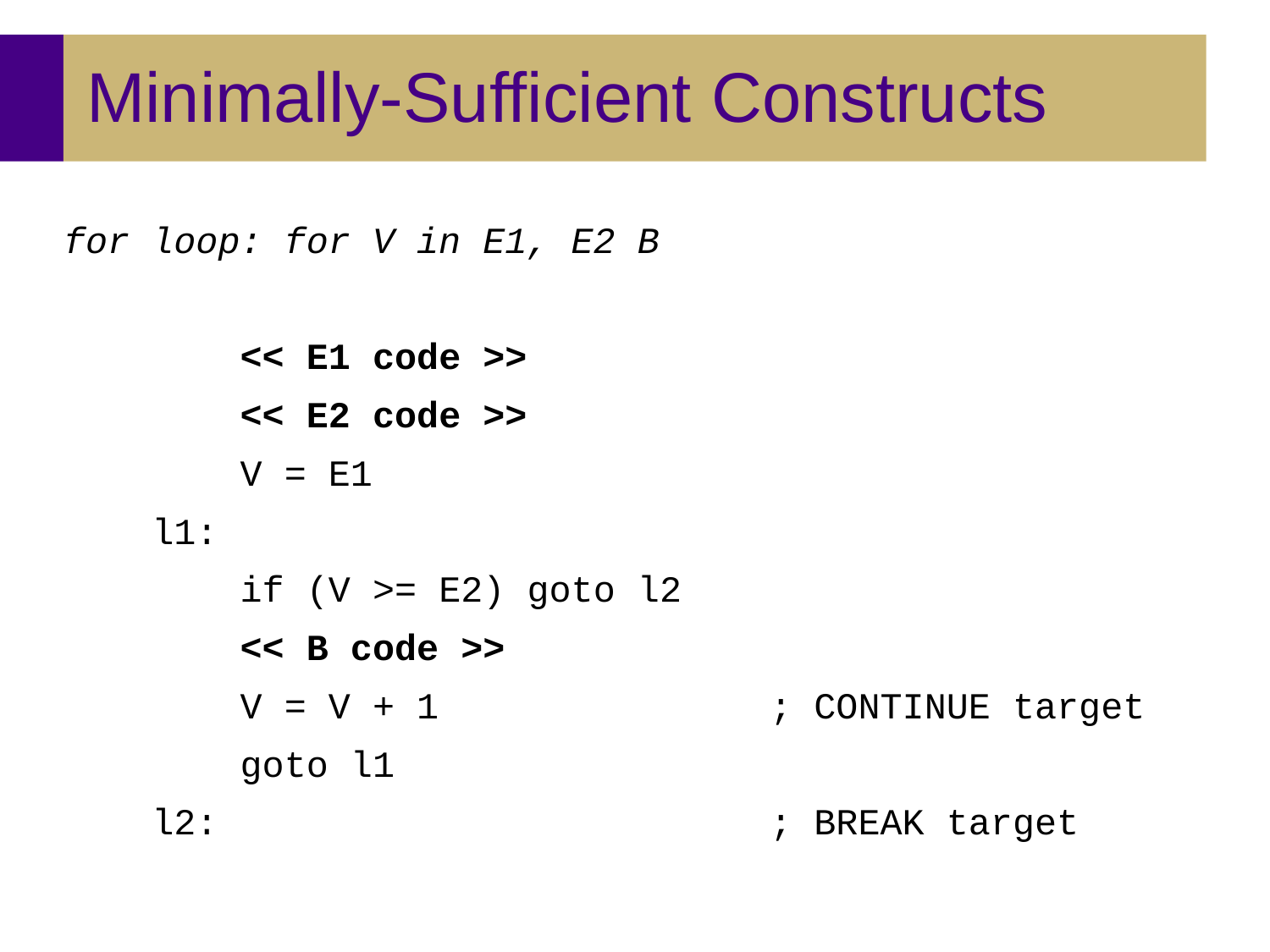• Use only the following constructs:

– S → S; S – S → **if** (E) { S } **else** { S } – S → **while** (E) { S }

- S → *<assignment statement>*
- E → *<boolean expression>*
- Rewrite the following Ruby code:

3.times do until a >= b  $x = x * 2$ end  $a + = 5$ end 1.upto(10) do |i|  $y = y + i$ end

if  $x > 90$  then  $q = 'A'$ elsif  $x > 80$  then  $q = 'B'$ elsif  $x > 70$  then  $q = 'C'$ else  $q = 'D'$ end case (n % 3)  $when 0$  $d = 1$ when 1  $d = 2$ when 2  $d = 3$ end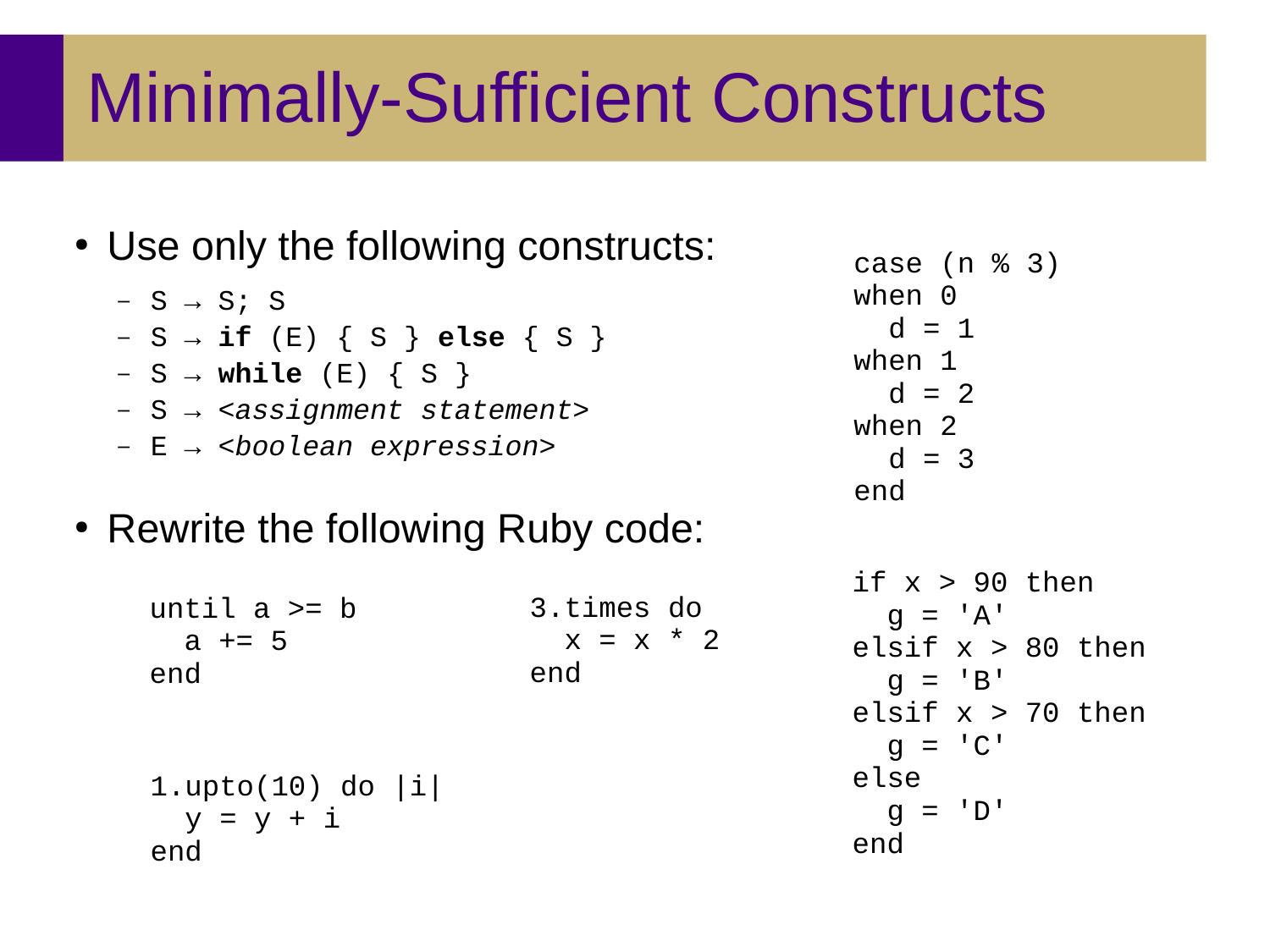# Greatest Argument in PL History

- "Should languages provide a goto statement?"
	- Pro: extremely powerful construct high expressiveness and writability
	- Against: without restrictions, can make programs very difficult to understand – low readability and maintainability
- Classic 1968 CACM letter by Edsger Dijkstra: "*Go To Statement Considered Harmful*"
	- Widely misunderstood
	- Original title: "A Case Against the Goto Statement"
	- Criticized **excessive** use of goto
	- Consensus: structured control flow is safer
		- Use control structures, exceptions, or tail recursion instead
		- Only C descendants tend to have goto statements these days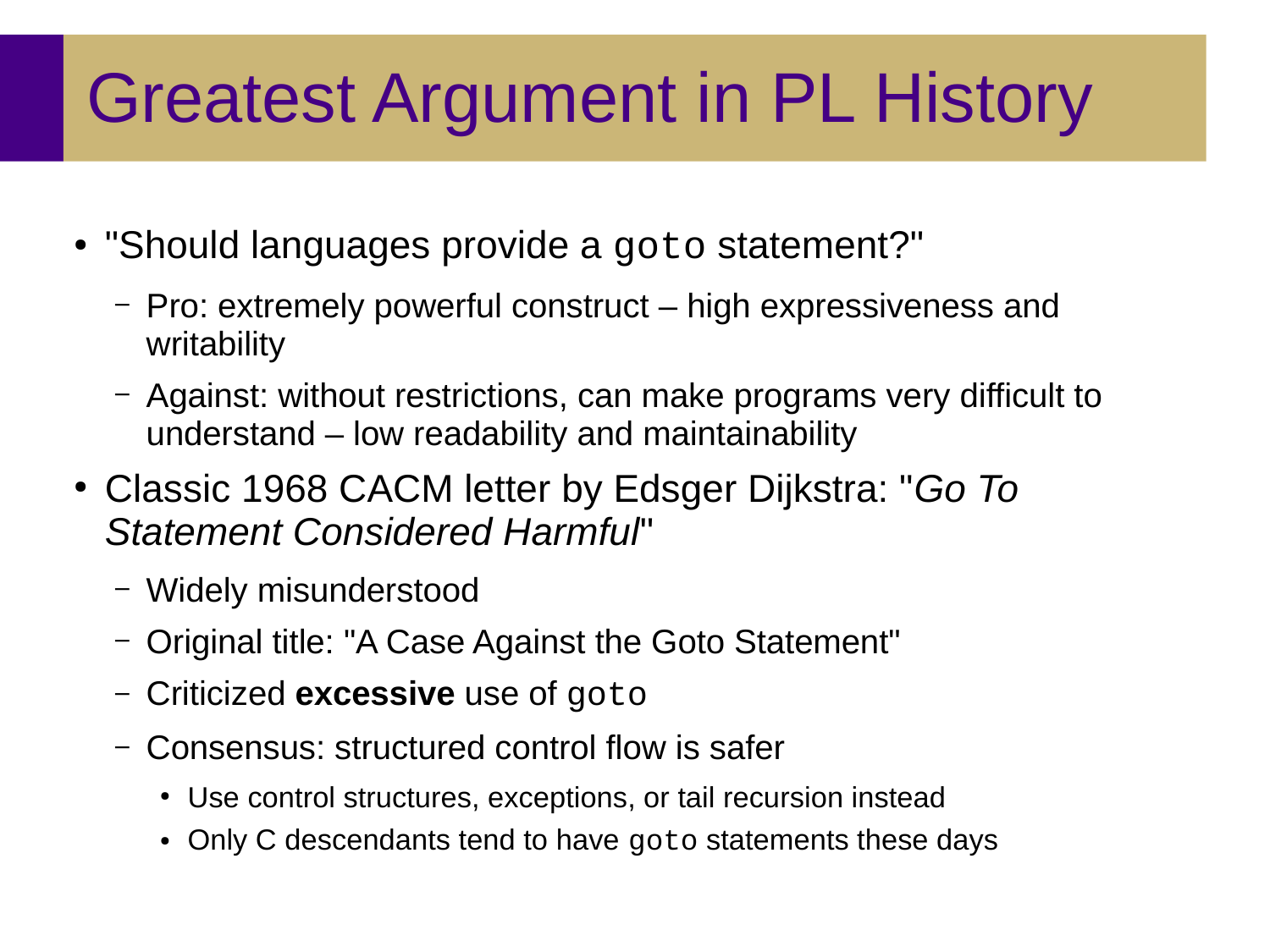# Guarded Commands

- Dijkstra (1975): guarded selection and iteration statements: if/fi and do/od
	- More than one boolean condition may be true
	- Control flow path is chosen **non-deterministically** out of the available true conditions
	- Pro: sometimes more elegant and easily proven correct
	- Con: greatly-increased complexity and lowered readability